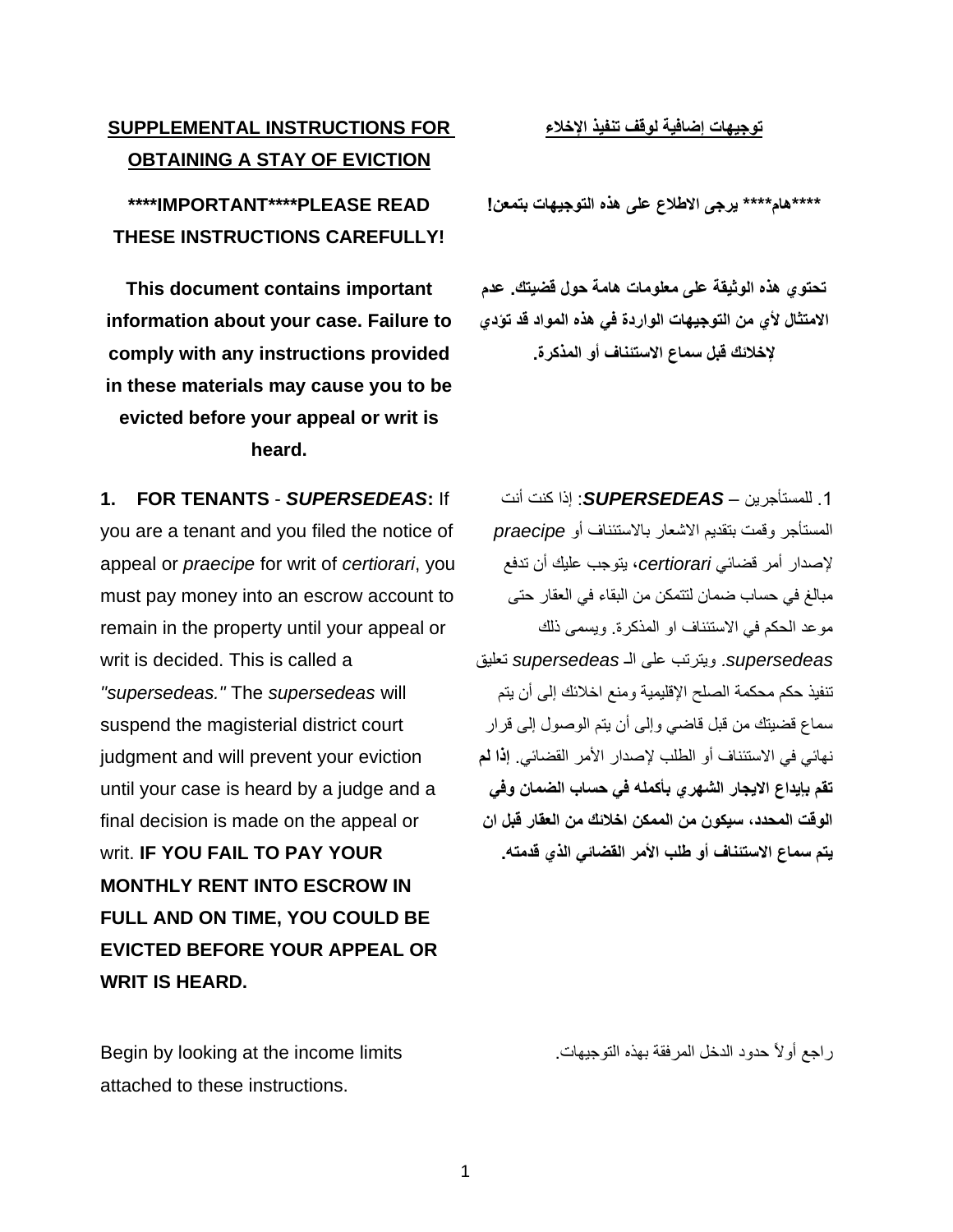If your income is below the income limits, complete a Tenant's Affidavit, pursuant to Pa.R.C.P.M.D.J. No. 1008(C)(2) or 1013(C)(2). These affidavits are available on the website of the Unified Judicial System of Pennsylvania at [http://www.pacourts.us/forms/for-the](http://www.pacourts.us/forms/for-the-public.)[public.](http://www.pacourts.us/forms/for-the-public.) Then follow the instructions for lowincome tenants below. There are several different options available; pick the option (A, B, or C) that best describes your situation.

If your income is higher than the income limits attached to these instructions, follow the instructions for D.

**A.** If you are a low-income tenant and **أ.** إذا كنت من المستأجرين ذوي الدخل المنخفض وتم اصدار there was a money judgment entered حكم ضدك بسبب عدم سداد االيجار، **ولم تقم** بسداد االيجار against you for non-payment of rent, and الخاص بالشهر الذي تم فيه تقديم االشعار باالستئناف أو you HAVE NOT paid rent for the month in *praecipe* إلصدار أمر قضائي *certiorari*، يتوجب عليك which the notice of appeal or *praecipe* for writ of *certiorari* is filed, you must:

1. File an *in forma pauperis* petition (a petition for low-income parties) pursuant to Pa.R.C.P . No. 240;

2. Pay one-third of your monthly rent into an escrow account with the prothonotary's office at the time the notice of appeal or *praecipe* for writ of *certiorari* (*"praecipe"*) is

إذا قلّ دخلك عن حدود الدخل، قم بتعبئة الشهادة الكتابية للمستأجر، وفقًا للبند (2)(C)(2) 1008 أو (2)(1013 من .Pa.R.C.P.M.D.J هذه الشهادات الكتابية متاحة على الموقع االلكتروني الخاص بالنظام القضائي الموحد في والية [http://www.pacourts.forms/for-the-](http://www.pacourts.forms/for-the-public) بنسلفانيا [public.](http://www.pacourts.forms/for-the-public) بعد ذلك، يمكنك اتباع التوجيهات المتعلقة بالمستأجرين ذوي الدخل المنخفض. هناك العديد من الخيارات المتوفرة؛ قم باختيار الخيار (أ، ب، أو ج) الذي يصف حالتك على أحسن وجه.

إذا فاق دخلك عن حدود الدخل المرفقة بهذه التوجيهات، يرجى اتباع التوجيهات في القسم د.

حينها:

.1 تقديم التماس *pauperis forma in*( التماس يقدمه األطراف ذوي الدخل المنخفض( بموجب المادة 240 من ؛ Pa.R.C.P.

.2 دفع مبلغ قدره ثلث االيجار الشهري في حساب ضمان لدى مكتب كبير كتاب المحكمة عند تقديم االشعار باالستئناف أو *praecipe* إلصدار أمر قضائي *certiorari*، )" praecipe) "؛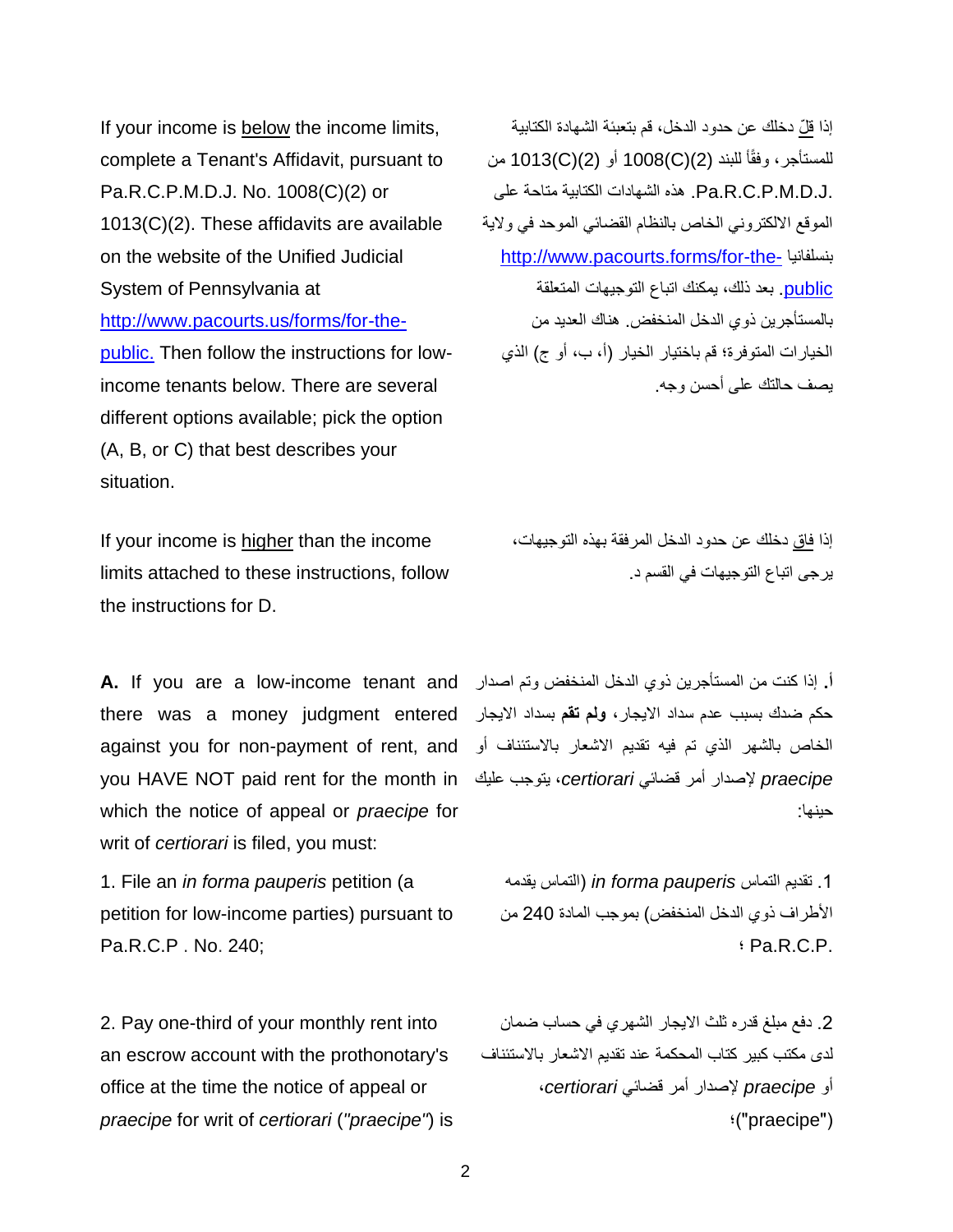filed;

3. Pay the remaining two-thirds (2/3) of your monthly rent into the escrow account within twenty (20) days of the date the notice of appeal or *praecipe* was filed; and

4. Pay your monthly rent on an ongoing basis into the escrow account in thirty (30) day intervals from the date the notice of appeal or *praecipe* was filed until the time of your trial.

**B.** If you are a low-income tenant, and there was a money judgment against you for non-payment of rent, and you HAVE paid rent for the month in which the notice of appeal or *praecipe* for writ of *certiorari* (*"praecipe"*) is filed, you do not have to pay rent at the time you file your notice of appeal or *praecipe*. You must:

1. File an *in forma pauperis* petition (a petition for low-income parties), pursuant to Pa.R.C.P. No. 240;

2. Pay your monthly rent on an ongoing basis into an escrow account with the prothonotary in thirty (30) day intervals from the date the notice of appeal or *praecipe* was filed until the time of trial. It is important to count the thirty (30) days exactly because the date of your payment will change depending on the number of days in a given month.

.3 دفع الثلثين المتبقيين من االيجار الشهري في حساب الضمان في غضون عشرين )20( يوم من تاريخ تقديم االشعار باالستئناف أو *praecipe*؛ و

.4 دفع االيجار الشهري بشكل مستمر في حساب الضمان كل ثلاثين (30) يوم منذ تاريخ تقديم الاشعار بالاستئناف أو *praecipe* إلى حين النظر في القضية.

**ب.** إذا كنت من المستأجرين ذوي الدخل المنخفض وتم اصدار حكم ضدك بسبب عدم سداد االيجار، **وقمت** بسداد االيجار الخاص بالشهر الذي تم فيه تقديم االشعار باالستئناف أو *praecipe* إلصدار أمر قضائي *certiorari*، لن يتوجب عليك حينها دفع االيجار عند تقديم االشعار باالستئناف أو *praecipe*. ولكن يتوجب عليك:

.1 تقديم التماس *pauperis forma in*( التماس يقدمه األطراف ذوي الدخل المنخفض( بموجب المادة 240 من ؛ Pa.R.C.P.

.2 دفع االيجار الشهري بشكل مستمر في حساب ضمان لدى مكتب كبير كتاب المحكمة كل ثالثين 30 يوم منذ تاريخ تقديم االشعار باالستئناف أو *praecipe* إلى حين النظر في القضية. من المهم عدّ الثلاثين (30) يوم بالضبط وذلك لأن تاريخ الدفع سيتغير بحسب عدد الأيام في كل شهر معطى.

**C.** If you are a low-income tenant, and no ولم المنخفض الدخل ذوي المستأجرين من كنت إذا **.ب**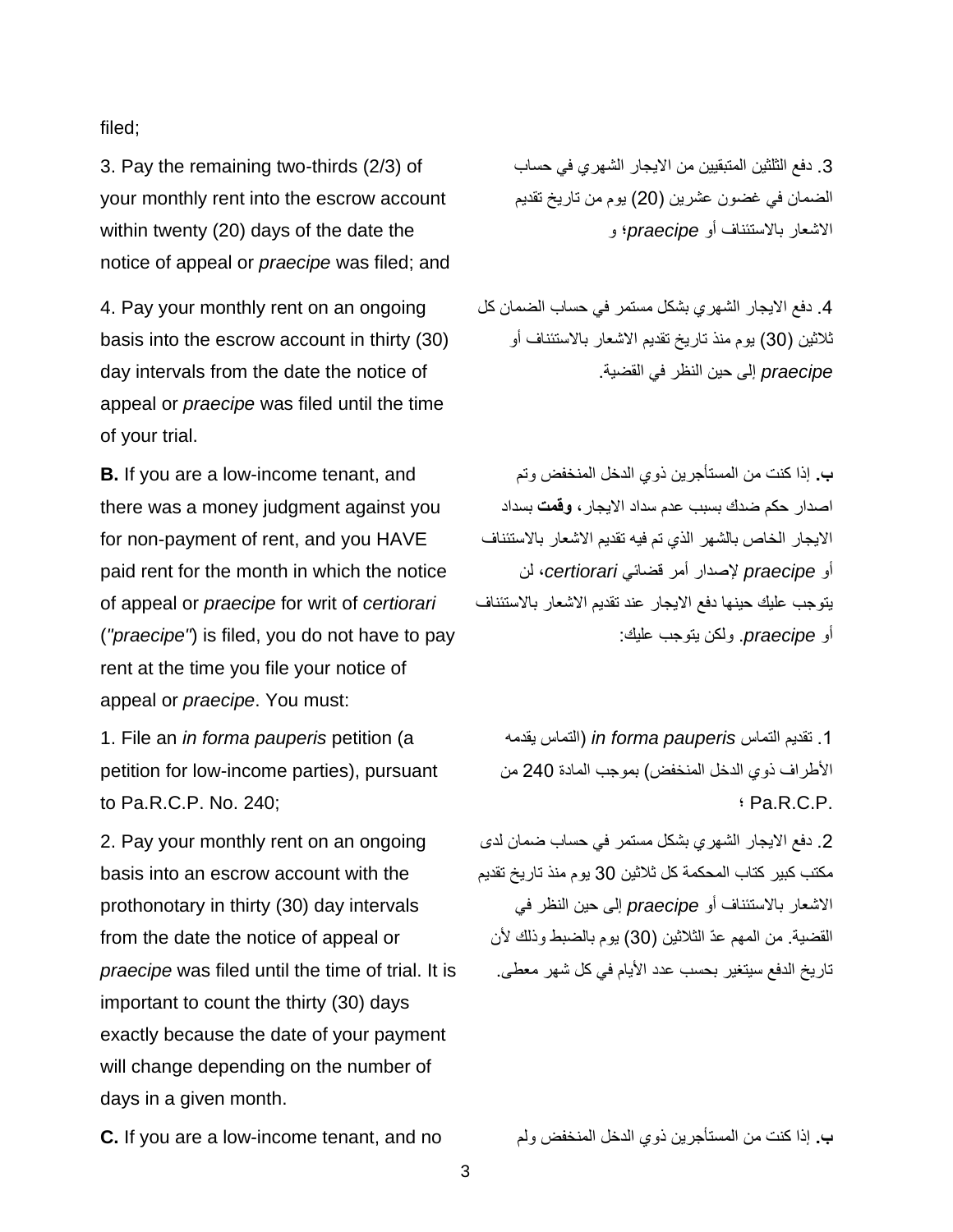money judgment was entered against you for non-payment of rent, you do not have to pay rent at the time you file your notice of appeal or *praecipe* for writ of *certiorari*  (*"praecipe"*). *This option is to be used if at the magisterial district court hearing, the judge determined that you owed "zero" or "nothing" in rent.* You must:

1. File an *in forma pauperis* petition (a petition for low-income parties), pursuant to Pa.R.C.P. No. 240;

2. Pay your monthly rent on an ongoing basis into an escrow account with the prothonotary in thirty (30) day intervals from the date the notice of appeal or *praecipe* was filed until the time of your trial. It is important to count the thirty (30) days exactly because the date of your payment will change depending on the number of days in a given month.

**D.** If your income is higher than the income limits on the attached chart, you must:

1. Pay the fee to file a notice of appeal or *praecipe* for writ of *certiorari* (*"praecipe"*);

2. Pay the lesser of three (3) months' rent or the amount of rent awarded to the landlord in magisterial district court into an escrow account with the prothonotary's office at the time the notice of appeal or *praecipe* is filed; and

اصدار حكم ضدك بسبب عدم سداد االيجار، لن يتوجب عليك حينها دفع االيجار عند تقديم االشعار باالستئناف أو *praecipe* إلصدار أمر قضائي *certiorari* )*"praecipe*)*"*. تُستخدم هذا الخيار إذا قرر القاضي خالل جلسة محكمة الصلح اإلقليمية بأن مبلغ االيجار المستحق عليك هو "صفر" أو "ال شيء". ولكن يتوجب عليك:

.1 تقديم التماس *pauperis forma in*( التماس يقدمه األطراف ذوي الدخل المنخفض( بموجب المادة 240 من ؛ Pa.R.C.P.

.2 دفع االيجار الشهري بشكل مستمر في حساب ضمان لدى مكتب كبير كتاب المحكمة كل ثالثين )30( يوم منذ تاريخ تقديم االشعار باالستئناف أو *praecipe* إلى حين النظر في القضية. من المهم عدّ الثلاثين (30) يوم بالضبط وذلك لأن تاريخ الدفع سيتغير بحسب عدد األيام في كل شهر معطى.

**د.** إذا فاق دخلك عن حدود الدخل الواردة في الجدول المرفق طيه، يتوجب عليك حينها:

.1 دفع رسوم تقديم االشعار باالستئناف أو *praecipe* إلصدار أمر قضائي *certiorari* "( *praecipe*)"؛ .2 دفع ايجار ثالثة أشهر أو مبلغ االيجار الذي قررت محكمة صلح إقليمية منحه للمالك، إيهما أقل، في حساب ضمان لدى مكتب كبير كتاب المحكمة عند تقديم االشعار باالستئناف أو *praecipe*؛

3. دفع الايجار الشهري بشكل مستمر في حساب ضمان لدى 3. Pay your monthly rent into the escrow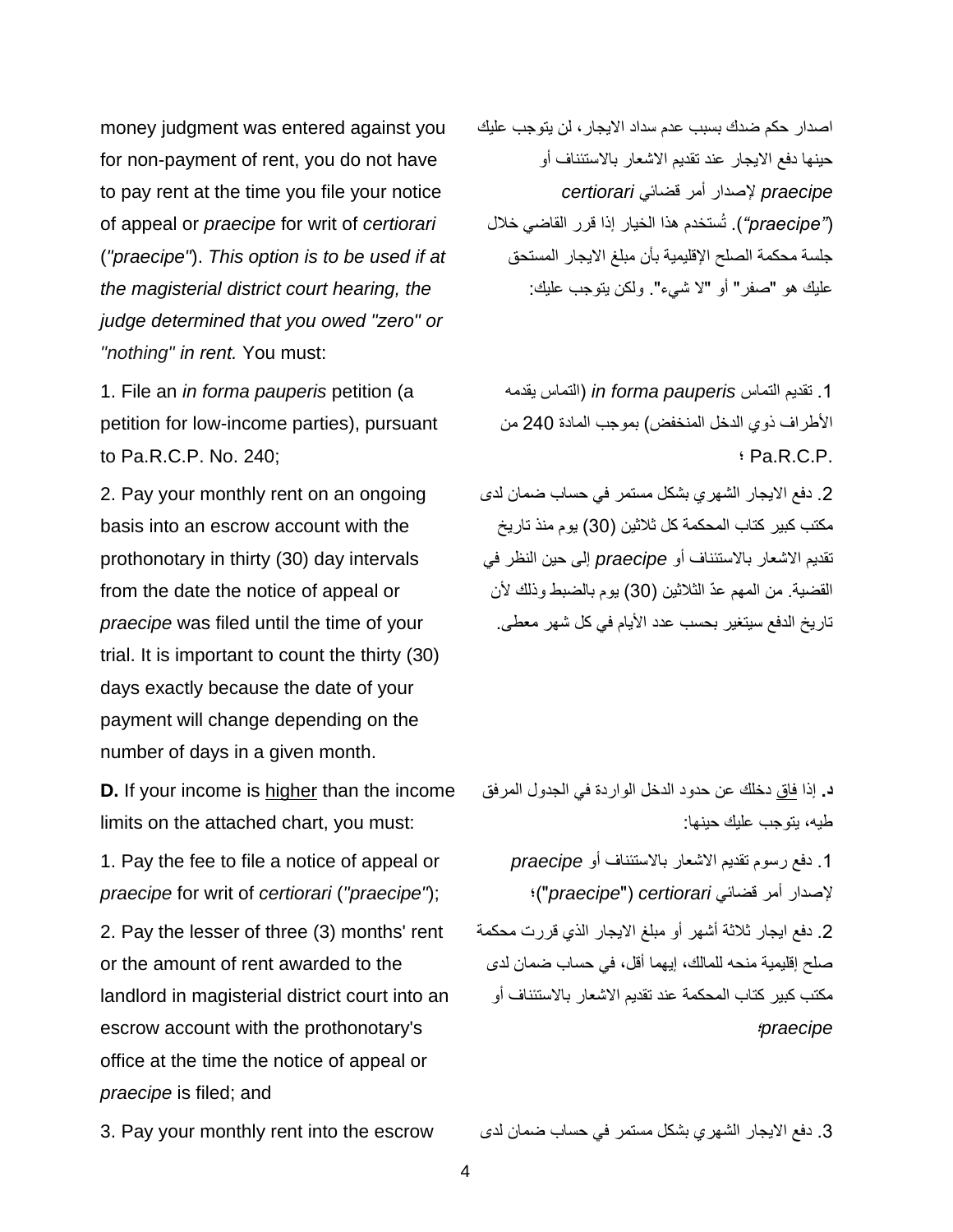account in thirty (30) day intervals from the date the notice of appeal or *praecipe* was filed until the time of trial. It is important to count the thirty (30) days exactly because the date on your payment will change depending on the number of days in a given month.

مكتب كبير كتاب المحكمة كل ثالثين )30( يوم منذ تاريخ تقديم االشعار باالستئناف أو *praecipe* إلى حين النظر في القضية. من المهم عدّ الثلاثين (30) يوم بالضبط وذلك لأن تاريخ الدفع سيتغير بحسب عدد األيام في كل شهر معطى.